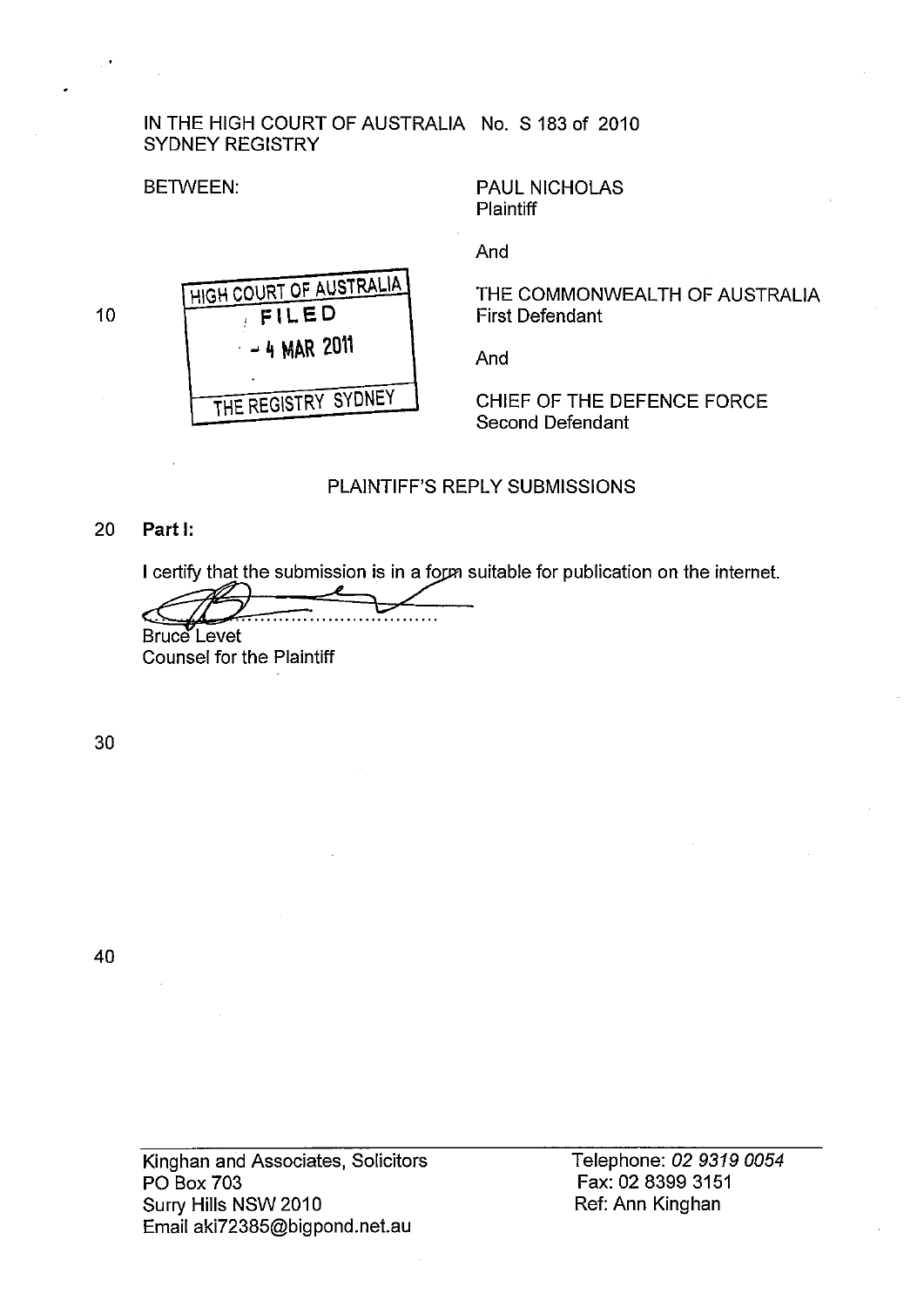#### Part II:

As to the Submissions filed on behalf of the First Defendant, the Plaintiff submits in reply as follows:-

#### 10

#### The Purposive Power Argument

- 1. The First Defendant's Submissions<sup>1</sup> point to the defence power of the Commonwealth contained in section 51 of the Constitution and argue that the object of the **Interim Measures Act** is "to maintain the continuity of discipline in the Defence Force in the immediate aftermath of Lane.<sup>"</sup>
- 20 30 2. One cannot, it is submitted, cloak an unlawful Bill of Pain and Penalty (or Attainder) with constitutional legitimacy simply by reference to a section 51 purposive power. To take an extreme example, the hypothetical imposition by Parliament of an ex post fact penalty on a person by historical reference to that person having been convicted as an enemy combatant by an (arguably) unlawful military commission sitting at Guantanamo Bay would not be any the less a Bill of Attainder or Bill of Pain and Penalty (as the case might be) simply because it could otherwise be attached to the defence or external affairs power. If one took that argument a stage further, would an Act seeking to rely on the finding of guilt by an illegal military commission and seeking to use the punishment purported to be imposed by the commission as a historical reference point be any the less a Bill of Pain and Penalty simply by reference to a purposive power?

#### The Usurpation of Judicial Power Argument

- 3. The First Defendant's submissions argue<sup>2</sup> that "the **Interim Measures Act** does not purport to convict any person, declare any person's guilt, or otherwise determine any person guilty in respect of any offence".
- 40 4. With respect, this is precisely what the Interim Measures Act attempts to do. The Australian Military Court has been declared in Lane v Morrison*3* to be invalid. It is a nullity. Its findings of guilt in respect of the Plaintiff are nullities, in effect dead and buried. Yet the *Interim Measures Act* seeks to breathe new life into them by treating such convictions and findings of guilt as a historic reference point. The "pith and substance" of the Interim Measures Act aptly fits the Privy Council's description in Liyanage*4* as "a

<sup>1</sup>At paragraphs 10-12

<sup>&</sup>lt;sup>2</sup> At paragraph 26

*<sup>3</sup> Lane v Morrison* (2009) 239 CLR 230

*<sup>4</sup> Liyanage v R* [1967]1 AC 259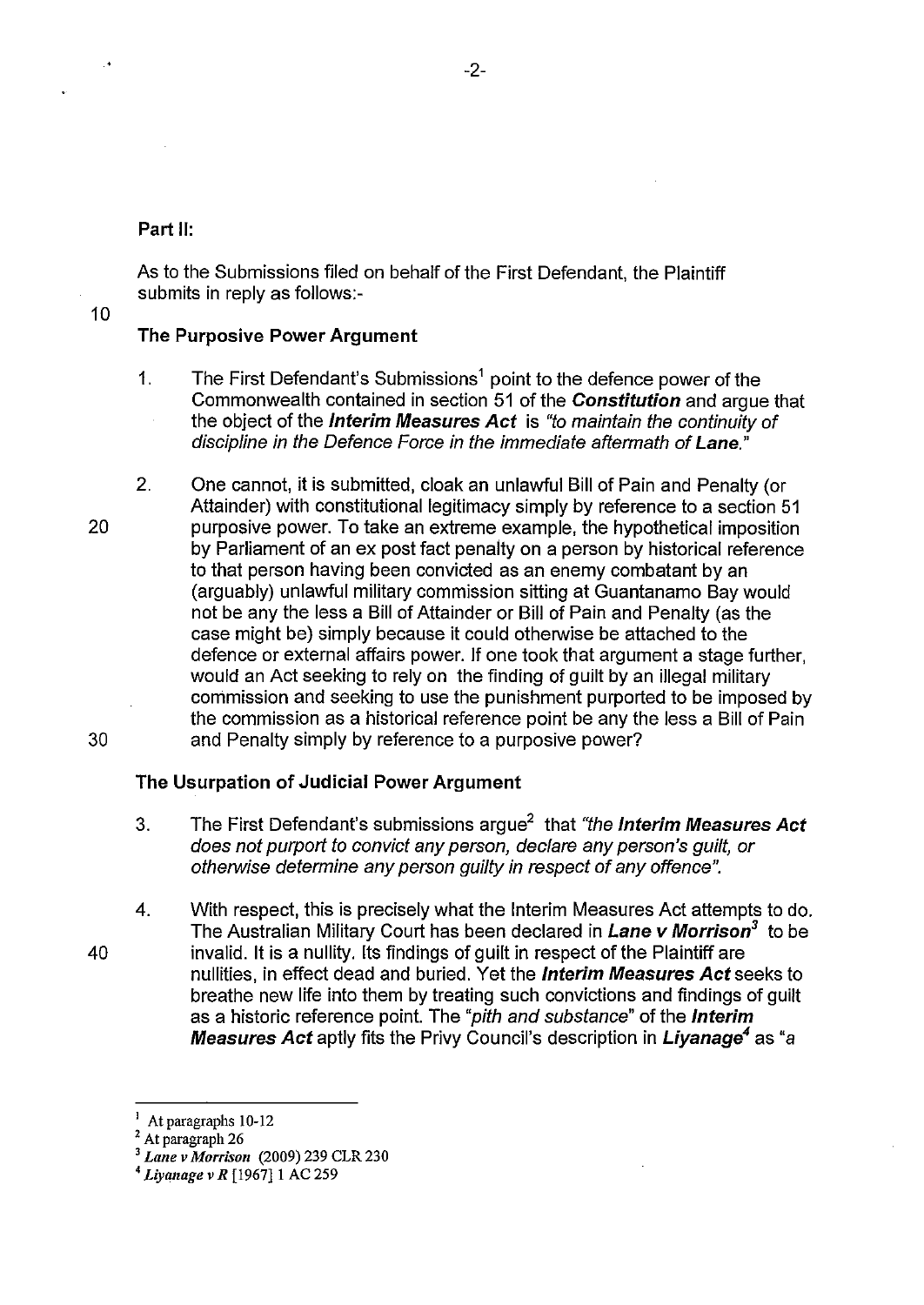legislative plan ex post facto to secure the conviction ..... of particular individuals".

5. The legislature has, it is submitted, in the **Interim Measures Act** in practical terms "performed an adjudicative function in respect of the person or persons identified in the Act and substituted its judgment for that of a court".

## 10 **The Punishment Review Argument**

- 6. As to paragraph 29 of the First Defendant's submissions, the assertion that "in light of the provision for administrative review, it cannot be said that the legislature has, in the manner of an Act of Pains and penalties, made a judgment of quilt in respect of certain individuals and imposed penalties upon them" cannot be allowed to pass without challenge.
- 7. With respect, such assertion misses the point that administrative review under Pt 7 of Sch 1 of the **Interim Measures Act** is limited to review of punishment only. Item 24(1) of such part relevantly provides "For the purpose of this Part, a punishment review is a review of a punishment or a Part IV order that is declared by a provision of Part 2,3,4 or 5 of this Schedule to be a liability of the person".
	- 8. This stands in stark contrast to the provisions of Part IX of the **Defence Force Discipline Act 1982** as it existed immediately prior to the creation of the Australian Military Court<sup>5</sup> which provided a regime of reviews of proceedings of service tribunals extending to both conviction and punishment. As to conviction, the then section 158(1) of the **Defence Force Discipline Act** relevantly provided:-

"Subject to subsection (5), where in a review it appears to a reviewing authority:

- (a) that the conviction is unreasonable, or cannot be supported, having regard to the evidence;
- (b) that, as a result of a wrong decision on a question of law, or of mixed law and fact, the conviction was wrong in law and that a substantial miscarriage of justice has occurred;
- (c) That there was a material irregularity in the course of the proceedings and that a substantial miscarriage of justice has occurred; or
- (d) That in all the circumstances of the case, the conviction is unsafe or unsatisfactory;

The reviewing authority shall quash the conviction"

20

30

40

<sup>5</sup> See ADFP Vol2 ALlO